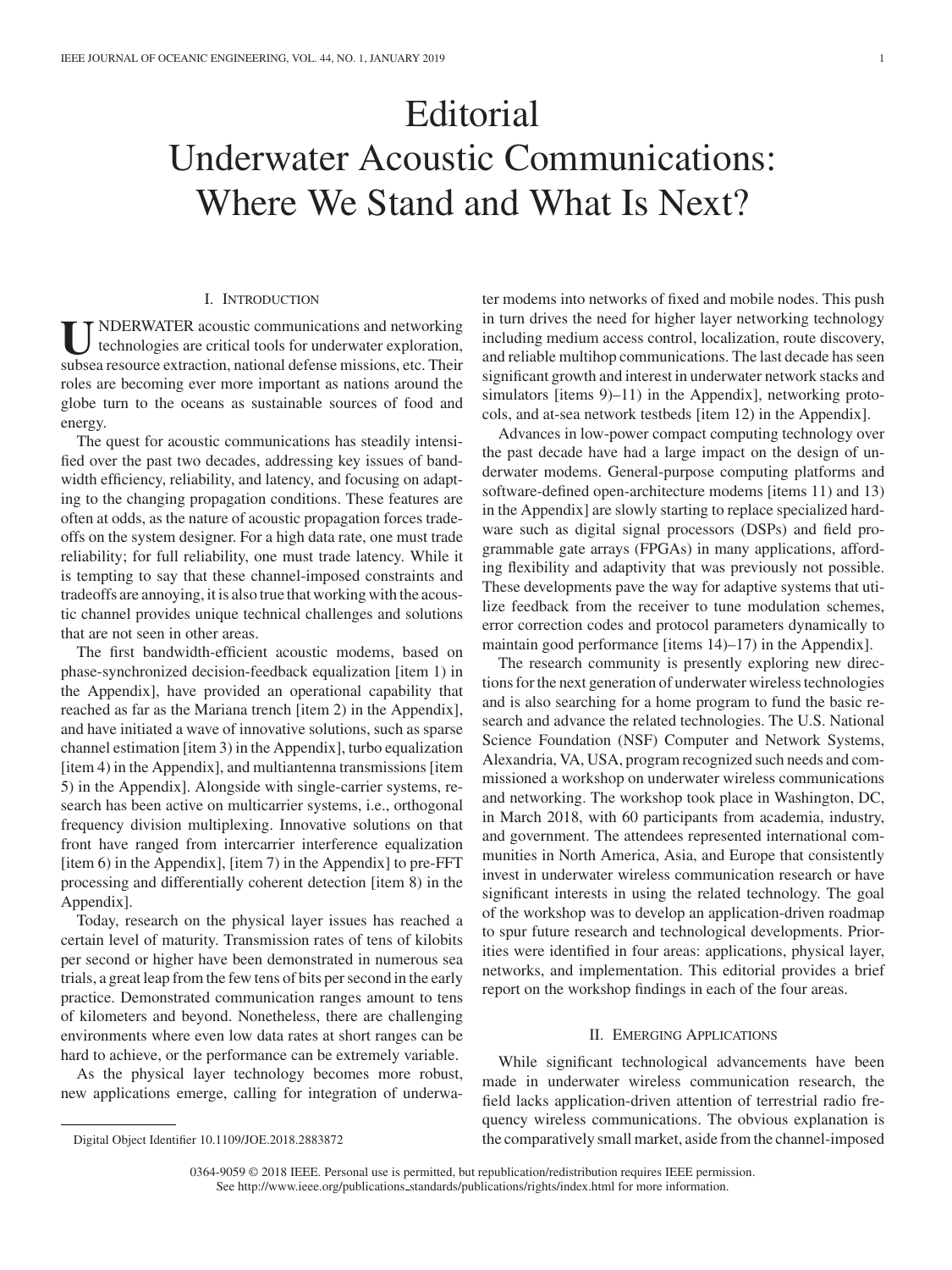limitations in the underwater environment. To further advance the field, there exists a strong need to broaden research participation and attract more users from commercial sectors. This requires the research community to actively expand specific application domains, through close partnerships with diverse disciplines and various industries that have interests in ocean exploration and monitoring. Aside from the traditional domain of national defense and homeland security, new applications are found in offshore oil and gas industry, fisheries, and environmental protection.

Signal processing expertise gained in underwater communications is expected to find applications in other areas as well. For example, in biomedical applications, the need for through-tissue wireless communications presents an opportunity to use acoustic waves as the alternative to electromagnetic (EM) waves. Acoustic waves experience low attenuation in human tissue, and ultrasonic transducers are perceived as safer than highpower EM systems. High data rates, on the order of megabits per second, have been demonstrated, which gives hope to live streaming of high-definition videos in medical diagnosis and surgery [item 18) in the Appendix].

Without a doubt, the increasingly popular underwater autonomous platforms, such as autonomous underwater vehicles (AUVs) and underwater gliders, are driving the needs for underwater acoustic communications in various missions. High data rate wireless communications over short ranges can find use in supporting human-robot interactions. Another example is AUV inspection of underwater structures, which is of interest to shipping and offshore oil and gas industries. Wireless links will enable operations around complex structures or by multiple vehicles.

Fisheries and aquaculture are expected to benefit from acoustic communications in multiple ways. Implanted or externally attached acoustic tags have been used to study fish behaviors and support fisheries management [item 19) in the Appendix]. As various underwater mobile platforms are adopted to inspect farming infrastructures or fish habitats, acoustic communications will be needed to support vehicle navigation and send images or short videos from AUVs in aquaculture applications.

New communication environments, along with the new applications, call for new technological advancements in underwater acoustic communications and networking. The changing Arctic is one of such examples. It represents a still largely unexplored frontier for acoustic communications, except for a limited number of studies [item 20) in the Appendix]. Due to its sensitivity to the global climate, the Arctic Ocean is experiencing significant changes in the upper boundary, i.e., reduced ice-coverage during summer, as well as in its interior. Such changes provide new opportunities to develop natural resources, trade, and global connectivity, which, in turn, calls for new communications, sensing, and navigation technologies [item 21) in the Appendix].

The ice-cover poses great challenges to vehicle navigation and localization, as surfacing for GPS fixes is often impossible. Moreover, the ice ridge or the interior sound-speed profile may create shadow zones for acoustic transmissions. To ensure connectivity, a solution demonstrated in [item 20) in the Appendix]

adjusted the vehicle depth to avoid reception dead spots using predictive acoustic models. Clearly, environment-awareness is key to integrated communications, navigation, and networking in such challenging environments.

Fleets of coordinated AUVs support distributed sampling, leading to a range of applications including pursuit of marine life, tracking of fast-evolving plumes, mine detection, etc. A clear need exists for reliable communications and networking among the AUVs, or between the AUVs and their control center for monitoring, command, and human decision making. So far, there are still limited studies in this direction. Field demonstrations are scarce, even with a limited number of AUV nodes. The fundamental issues include how to establish reliable communication links for the mobile underwater network and how to create a flexible, scalable architecture in the dynamic ocean environment.

## III. PHYSICAL LAYER: SIGNAL PROCESSING FOR ACOUSTIC COMMUNICATIONS

Signal processing lessons learned on acoustic channels are many, but two simple guidelines seem to emerge: first, respect the physics of the channel; and second, consider the system aspects carefully before looking for solutions in radio communications. Acoustic systems are inherently broadband, as the bandwidth is not negligible with respect to center frequency, and this fact has a profound impact on signal processing aspects ranging from synchronization to array combining.

The March 2018 NSF Workshop identified a number of specific research topics, with a recurrent theme played by two issues: first, the need for standardized channel models; and second, the design and demonstration of feedback-based acoustic systems.

The importance of statistical channel modeling is evident from the history of international standards on which commercial wireless systems rely for well-defined channel categories. In contrast, our community has not yet succeeded at a concerted effort to standardize typical acoustic channels. Clearly, there is a distinction between deep and shallow water, horizontal and vertical channels, mobile and fixed ones, but every experimental location is different from another, raising doubts as to "what will work where." The community feels that categorization into a reasonable number of *typical* channels could be possible, and that a model could be provided for each category. Granted, such a model will have to have several layers of complexity, starting from the nominal, deterministic characterization of acoustic propagation, and moving on to the random phenomena that include both large-scale and small-scale uncertainties.While nominal propagation models, such as the Bellhop ray-tracer [item 22) in the Appendix], are well established, statistical models are only emerging [items 23)–25) in the Appendix]. These models include the notions of randomly changing link geometry for which repeated ray traces are generated, stochastic replay of recorded channels, or purely stochastic, computer-generated responses, yet with parameters derived from experimental observations. While each method seems to attract its own clientele, the end goal is that of a unified set of models that could be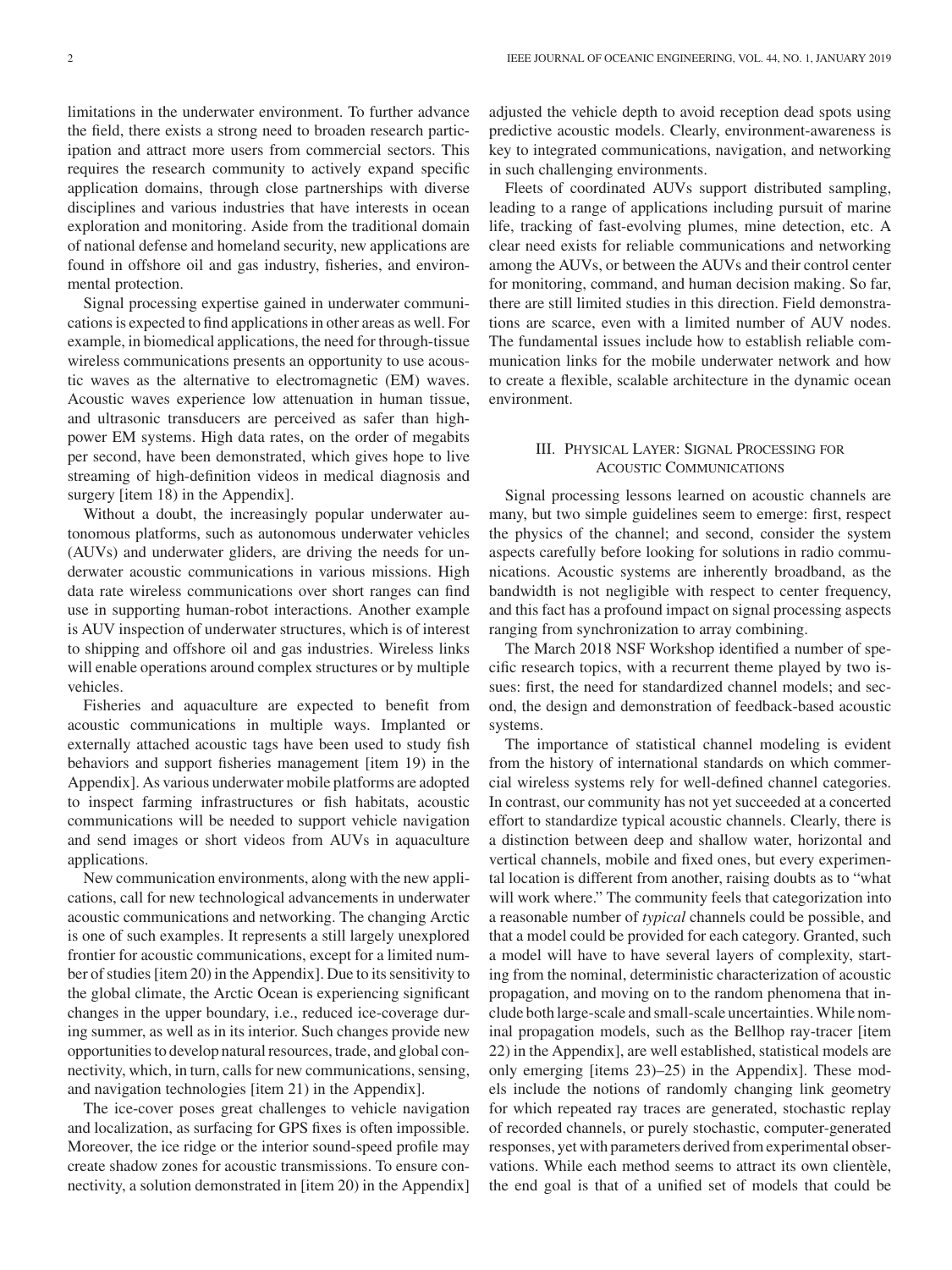freely available to students and engineers worldwide, providing a comprehensive testing ground and saving the expense of at-sea deployments. To that end, two trends are foreseen: first, building of a repository of recorded channel responses (potentially under the auspices of IEEE); and second, orchestrating an effort on standardization.

The second issue, namely that of feedback, focuses on the possibility of having the receiver inform the transmitter of current conditions, thus enabling adaptation on the transmit side. Even if performed only in near real time, feedback is essential for the next generation of smart acoustic systems. It can be used in various forms, including adaptive power control, adaptive modulation, adaptive positioning, and directive transmission. Power control alone has been predicted to provide substantial gains that are measured either in power savings or performance improvement obtained with respect to a nonadaptive system [item 16) in the Appendix]. On a finer time scale, adaptive modulation is a topic that has intrigued the community for many years [items 16) and 26) in the Appendix], but still awaits a full-fledged experimental demonstration.

In configuration with transmit arrays, feedback affords an entirely different degree of freedom as it enables directive transmission. So far, experimental work has addressed active time reversal [item 27) in the Appendix] and single-mode excitation [item 28) in the Appendix]. Future efforts are needed to evaluate adaptive transmit arrays for both point-to-point links, where they prevent power from dissipating in space and also provide security, and for multiuser systems, where they hold the promise of spatial division multiplexing. While such systems are actively being considered for the next generation of radio systems [item 29) in the Appendix], adaptive beam pointing for mobile acoustic communications is yet to be demonstrated. Clearly, such demonstrations will require *in situ* experimentation, not just post-processing of recorded signals.

Performance improvement available from a feedback technique, be it adaptive modulation or directive transmission, will be contingent upon the quality of the channel state information that is fed back to the transmitter. Given the temporal and spatial variability of acoustic links, as well as the propagation latency, this next set of challenges will not be an easy one. Nonetheless, we believe that a careful understanding of the physics of propagation, which makes a clear delineation between those channel parameters that admit feedback and those that do not, will lead to achieving substantial gains.

## IV. NETWORK STACK: SHARING THE LIMITED ACOUSTIC BANDWIDTH

Challenges such as long propagation delay, limited bandwidth, spatio-temporal channel variability, and high packet loss render typical terrestrial wireless network protocols ineffective underwater. To deal with these challenges, one cannot simply tune timings and other protocol parameters. Instead, we have to rethink the protocols, and sometimes even the network and network stack architecture. For example, tuning traditional network protocol parameters to deal with propagation delay usually leads to severe performance degradation. On the other hand, delay-aware protocols can exploit spatial multiplexing to increase network throughput [items 30) and 31) in the Appendix]. The last decade of research has shown that a software-defined, information-centric, mobility-aware architecture is the key to addressing large delays and low network efficiency in the underwater domain.

To develop successful underwater networks, application and physical layer constraints have to be understood first. Once we have a clear idea of the application requirements and environmental constraints, application-optimized protocols can be designed, often employing hierarchical or hybrid architectures, combining wired and wireless acoustic, optical and radio links together in a seamless way. Ideas from peer-to-peer networking and centralized cellularlike networking can be combined to develop bandwidth-efficient and robust solutions. If the application demands mobility, we need not only consider the effect of mobility on the network connectivity, but also the possibility that the mobile node's path may be carefully optimized to provide the necessary network connectivity needed by the application [item 32) in the Appendix]. For sensitive applications, we also need to consider security and authentication when designing the network.

Software-defined modems [item 13) in the Appendix] and networking technology, including cross-layer optimization frameworks [items 9) and 10) in the Appendix] and agent-based network stacks [item 11) in the Appendix], provides the necessary tools to implement new underwater networking solutions with reduced programming complexity. As experimentation at sea is expensive and unavailable to many engineers, high fidelity simulation tools are necessary to help bridge the critical gap between network simulations and field experiments. These tools need to be driven by realistic channel models. This reinforces the need for standardized channel modeling. Open sharing of stochastic channel models based on experimental data may also help in addressing this gap (e.g., [item 25) in the Appendix]).

Although much work has gone into developing underwater protocols, there is no common understanding of when to use which network architecture and protocol. The main reason for this is the lack of standardized application scenarios and environmental/channel models to compare networking approaches and protocols fairly. Development of benchmark applications and channel models can go a long way in helping alleviate this problem. Open access to at-sea community testbeds can further improve the situation.

### V. IMPLEMENTATION ISSUES

Implementation defines the process through which the stateof-the-art design is translated into devices and capabilities needed for a specific mission. It is through this process that the academic research is converted into solutions to enable applications in different environments. Many of the implementation efforts have now matured into commercially available modems, e.g., WHOI micromodem, Teledyne Benthos modems, Subnero modems, Evologics modems, Sonardyne modems, etc.

The majority of the current implementations, be it academic prototypes or commercial products, are developed based on proprietary technologies, not supporting interoperability or providing consistency in user experiences. At this time, a single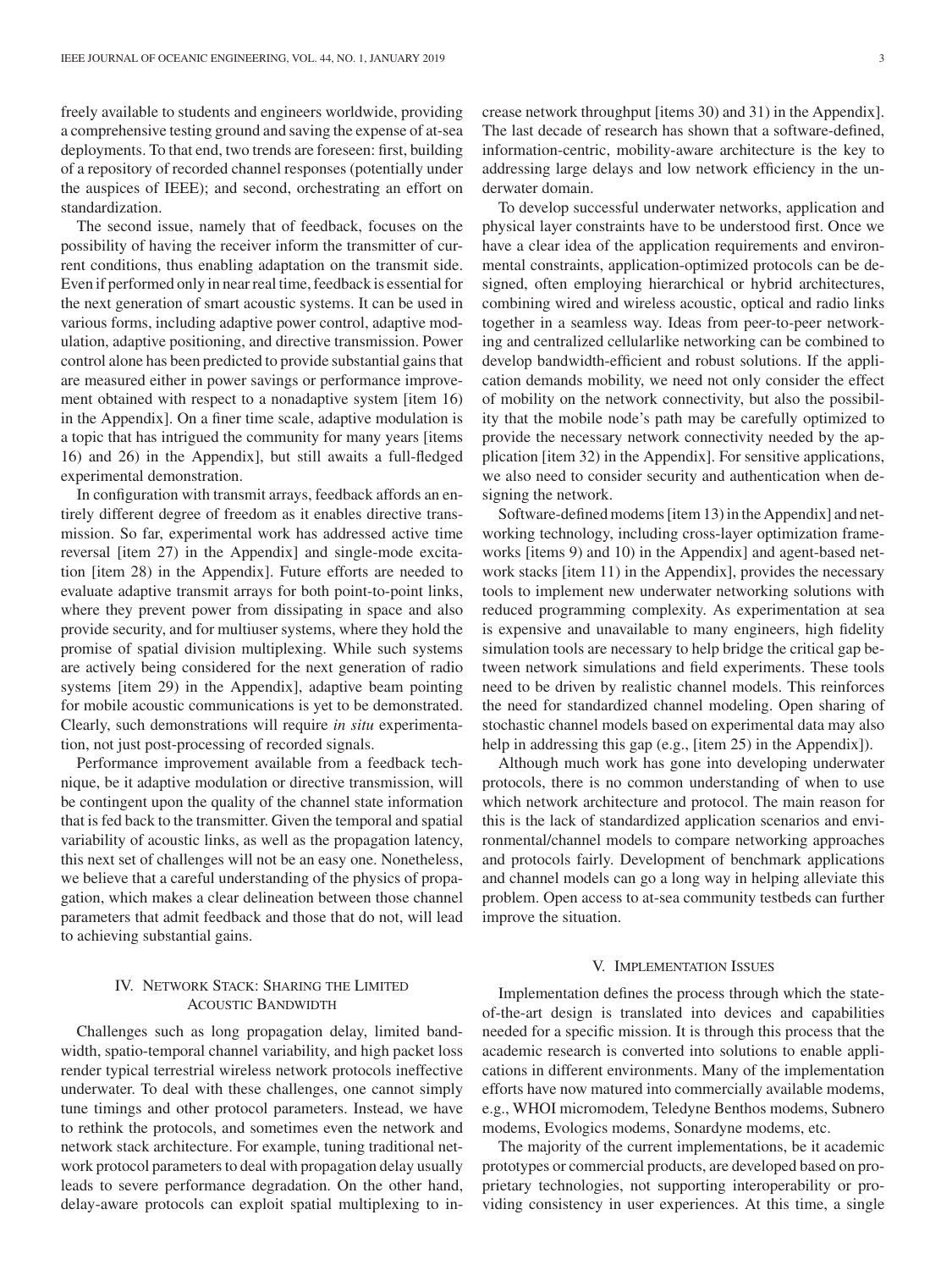standard, JANUS, is being developed [item 33) in the Appendix] at the NATO Center for Maritime Research and Engineering, La Spezia, Italy, with participation from the community. Outside of this evolving standard, little effort has been devoted to developing a general implementation framework or procedural standards to ensure interoperability of the implementation outcomes. The implementation process consists of four phases: formation of specification based on mission requirements and standards, development of software and hardware, testing and assessment, and training and documentation. Opportunities exist to develop standard practices for each of these phases.

Owing to the increasing adoption and demand for mobile computing and smartphone technology, the last two decades have seen major advances in low-power compact computing technology. Algorithms that once required supercomputers to run can now be implemented on small computing devices with a small form factor and using very little power. Communication techniques and algorithms that were once considered too complex for implementation in underwater modems are now becoming feasible and being revisited. Until recently, practical underwater modems required development of specialized circuitry and highly optimized firmware on FPGAs and DSPs for real-time performance. Today, many modems are implemented on general-purpose computing platforms and graphics processing unit, with only a little penalty in size and power consumption. Software-defined open-architecture modems [items 11) and 13) in the Appendix] are making their way into research testbeds, where flexibility and customizability are key. Such modems are also slowly being adopted in commercial applications where extremely low power operation and long endurance are not critical. The main advantages such modems provide over highly optimized specialized implementations are flexibility and adaptivity. Software-defined modems can upgrade their signal processing as new techniques and standards become available, without having to change the hardware. Software-defined modems enable use of adaptive techniques that utilize feedback from the receiver dynamically for applications that demand performance [items 14) and 15) in the Appendix].

While computing technology has progressed by leaps and bounds, advances in the analog electronics and transducer technology have been much slower. Transducers and matching electronics are cost and size drivers for most underwater modems. There is an opportunity for research in development of smaller, cheaper, and more efficient broadband transducers. The development of such devices can have a large impact on the cost, availability, and adoption of underwater communication technology.

### VI. CONCLUDING REMARKS

While much has been done in acoustic communications and networking over the past years, exciting new work lies ahead. Unified acoustic channel models, open-source software, affordable and miniaturized hardware, and software-defined networking architectures are foreseen as some of the key elements in the next generation of research practices. Research is needed on both fundamental issues and implementation details. Challenging new directions include reliable communications and networking among fleets of AUVs; integration of sensing, communication, and navigation solutions; and operational demonstrations in challenging and unexplored environments. Reaching these goals will require an increased level of *in situ* experimentation, interdisciplinary partnerships, and broadening of fundamental concepts in acoustic signal processing.

#### ACKNOWLEDGMENT

This work is a result of the NSF funded workshop on underwater wireless communications and networking in Washington, DC, USA, March 19–20, 2018, under NSF Grant CNS-1730657. The authors would like to thank all the participants for their contributions at the workshop. The workshop details can be accessed at http://uwa.ua.edu.

> AIJUN SONG, *Guest Editor* Department of Electrical and Computer Engineering The University of Alabama Tuscaloosa, AL 35487 USA

MILICA STOJANOVIC, *Associate Editor* Northeastern University Boston, MA 02115 USA

MANDAR CHITRE, *Editor-in-Chief* Acoustic Research Laboratory National University of Singapore Singapore 119077

APPENDIX RELATED WORK

- 1) M. Stojanovic, J. Catipovic, and J. G. Proakis, "Adaptive multichannel combining and equalization for underwater acoustic communications," *J. Acoust. Soc. Amer.*, vol. 94, no. 3, pp. 1621–1631, 1993.
- 2) S. Singh *et al.*, "Acoustic communication performance of the WHOI Micro-Modem in sea trials of the Nereus vehicle to 11,000 m depth," in *Proc. IEEE/MTS OCEANS Conf.*, 2009, pp. 1–6.
- 3) W. Li and J. C. Preisig, "Estimation of rapidly timevarying sparse channels," *IEEE J. Ocean. Eng.*, vol. 32, no. 4, pp. 927–939, Oct. 2007.
- 4) J. W. Choi, T. J. Riedl, K. Kim, A. C. Singer, and J. C. Preisig, "Adaptive linear turbo equalization over doubly selective channels," *IEEE J. Ocean. Eng.*, vol. 36, no. 4, pp. 473–489, Oct. 2011.
- 5) S. Roy, T. M. Duman, V. McDonald, and J. G. Proakis, "High rate communication for underwater acoustic channels using multiple transmitters and space-time coding: Receiver structures and experimental results," *IEEE J. Ocean. Eng.*, vol. 32, no. 3, pp. 663–688, Jul. 2007.
- 6) K. Tu, D. Fertonani, T. M. Duman, M. Stojanovic, J. G. Proakis, and P. Hursky, "Mitigation of intercarrier interference for OFDM over time-varying underwater acoustic channels," *IEEE J. Ocean. Eng.*, vol. 36, no. 2, pp. 156–171, Apr. 2011.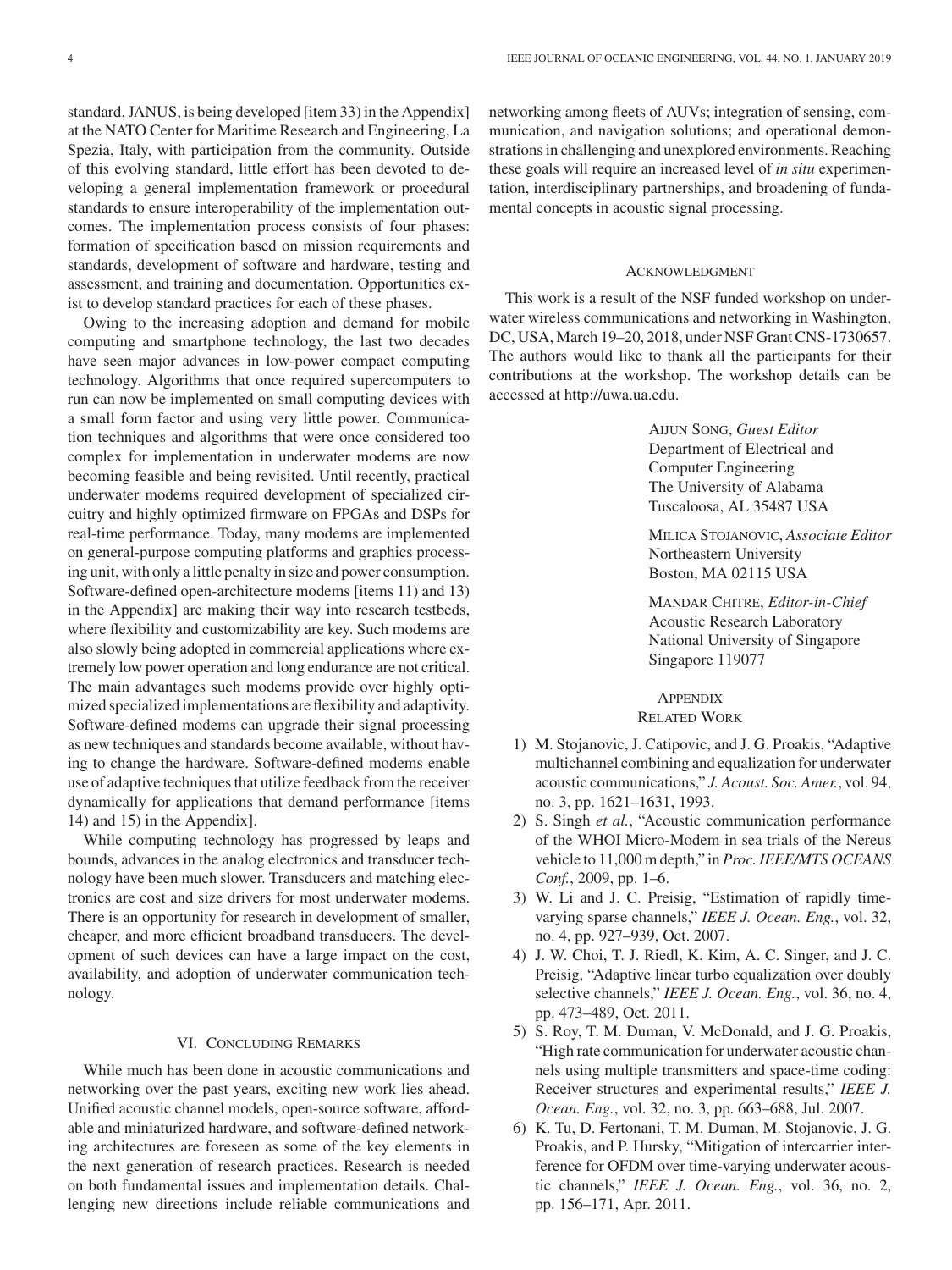- 7) C. R. Berger, S. Zhou, J. C. Preisig, and P. Willett, "Sparse channel estimation for multicarrier underwater acoustic communication: From subspace methods to compressed sensing," *IEEE Trans. Signal Process.*, vol. 58, no. 3, pp. 1708–1721, Mar. 2010.
- 8) Y. M. Aval and M. Stojanovic, "Differentially coherent multichannel detection of acoustic OFDM signals," *IEEE J. Ocean. Eng.*, vol. 40, no. 2, pp. 251–268, Apr. 2015.
- 9) F. Campagnaro *et al.*, "The DESERT underwater framework v2: Improved capabilities and extension tools," in *Proc. Underwater Commun. Netw. Conf.*, Aug. 2016, pp. 1–5.
- 10) C. Petrioli, R. Petroccia, J. R. Potter, and D. Spaccini, "The SUNSET framework for simulation, emulation and at-sea testing of underwater wireless sensor networks," *Ad Hoc Netw.*, vol. 34, pp. 224–238, 2015.
- 11) M. Chitre, R. Bhatnagar, M. Ignatius, and S. Suman, "Baseband signal processing with UnetStack," in *Proc. Underwater Commun. Netw.*, Sestri Levante, Italy, Sep. 2014, doi: 10.1109/UComms.2014.7017156.
- 12) J. Alves, J. Potter, P. Guerrini, G. Zappa, and K. LePage, "The LOON in 2014: Test bed description," in *Proc. Underwater Commun. Netw.*, Sep. 2014, pp. 1–4.
- 13) H. S. Dol, P. Casari, T. van der Zwan, and R. Otnes, "Software-defined underwater acoustic modems: Historical review and the NILUS approach," *IEEE J. Ocean. Eng.*, vol. 42, no. 3, pp. 722–737, Jul. 2017.
- 14) L. Wan *et al.*, "Adaptive modulation and coding for underwater acoustic OFDM," *IEEE J. Ocean. Eng.*, vol. 40, no. 2, pp. 327–336, Apr. 2015.
- 15) P. Angangi and M. Chitre, "Data-driven learning algorithm for tuning an underwater acoustic link," in *Proc. Underwater Commun. Netw.*, Aug. 2018, pp. 1–4.
- 16) R. Ahmed and M. Stojanovic, "Joint power and rate control for packet coding over fading channels," *IEEE J. Ocean. Eng.*, vol. 42, no. 3, pp. 697–710, Jul. 2017.
- 17) A. Radosevic, R. Ahmed, T. M. Duman, J. G. Proakis, and M. Stojanovic, "Adaptive OFDM modulation for underwater acoustic communications: Design considerations and experimental results," *IEEE J. Ocean. Eng.*, vol. 39, no. 2, pp. 357–370, Apr. 2014.
- 18) A. Singer, M. Oelze, and A. Podkowa, "Mbps experimental acoustic through-tissue communications: MEAT-COMMS," in *Proc. IEEE Int. Workshop Signal Process. Adv. Wireless Commun.*, Jul. 2016, pp. 1–4.
- 19) G. T. Crossin *et al.*, "Acoustic telemetry and fisheries management," *Ecological Appl.*, vol. 27, no. 4, pp. 1031– 1049, 2017.
- 20) H. Schmidt and T. Schneider, "Acoustic communication and navigation in the new Arctic— A model case for environmental adaptation," in *Proc. Underwater Commun. Netw. Conf.*, 2016, pp. 1–4.
- 21) P. Mikhalevsky *et al.*, "Multipurpose acoustic networks in the integrated Arctic Ocean observing system," *Arctic*, vol. 68, pp. 11–27, 2015.
- 22) M. B. Porter, *The Bellhop Manual and User's Guide*. [Online]. Available: [http://oalib.hlsresearch.com/](http://oalib.hlsresearch.com/Rays/HLS-2010-1.pdf) [Rays/HLS-2010-1.pdf](http://oalib.hlsresearch.com/Rays/HLS-2010-1.pdf)
- 23) M. Siderius and M. B. Porter, "Modeling broadband ocean acoustic transmissions with time-varying sea surfaces," *J. Acoust. Soc. Amer.*, vol. 124, no. 1, pp. 137–150, 2008.
- 24) P. Qarabaqi and M. Stojanovic, "Statistical characterization and computationally efficient modeling of a class of underwater acoustic communication channels," *IEEE J. Ocean. Eng.*, vol. 38, no. 4, pp. 701–717, Oct. 2013.
- 25) P. A. van Walree, F. X. Socheleau, R. Otnes, and T. Jenserud, "The Watermark benchmark for underwater acoustic modulation schemes," *IEEE J. Ocean. Eng.*, vol. 42, no. 4, pp. 1007–1018, Oct. 2017.
- 26) D. B. Kilfoyle, J. C. Preisig, and A. B. Baggeroer, "Spatial modulation experiments in the underwater acoustic channel," *IEEE J. Ocean. Eng.*, vol. 30, no. 2, pp. 406– 415, Apr. 2005.
- 27) G. Edelmann, H.-C. Song, S. Kim, W. S. Hodgkiss, W. Kuperman, and T. Akal, "Underwater acoustic communications using time reversal," *IEEE J. Ocean. Eng.*, vol. 30, no. 4, pp. 852–864, Oct. 2005.
- 28) J. R. Buck, J. C. Preisig, M. Johnson, and J. Catipovic, "Single-mode excitation in the shallow-water acoustic channel using feedback control," *IEEE J. Ocean. Eng.*, vol. 22, no. 2, pp. 281–291, Apr. 1997.
- 29) E. Bjornson, M. Bengtsson, and B. Ottersten, "Optimal multiuser transmit beamforming: A difficult problem with a simple solution structure," *IEEE Signal Process. Mag.*, vol. 31, no. 4, pp. 142–148, Jul. 2014.
- 30) K. Kredo II, P. Djukic, and P. Mohapatra, "STUMP: Exploiting position diversity in the staggered TDMA underwater MAC protocol," in *Proc. IEEE INFOCOM*, Apr. 2009, pp. 2961–2965.
- 31) M. Chitre, M. Motani, and S. Shahabudeen, "Throughput of networks with large propagation delays," *IEEE J. Ocean. Eng.*, vol. 37, no. 4, pp. 645–658, Oct. 2012.
- 32) U. Mitra *et al.*, "Structured sparse methods for active ocean observation systems with communication constraints," *IEEE Commun. Mag.*, vol. 53, no. 11, pp. 88– 96, Nov. 2015.
- 33) J. Potter, J. Alves, D. Green, G. Zappa, I. Nissen, and K. McCoy, "The JANUS underwater communications standard," in *Proc. Underwater Commun. Netw.*, Sep. 2014, pp. 1–4.